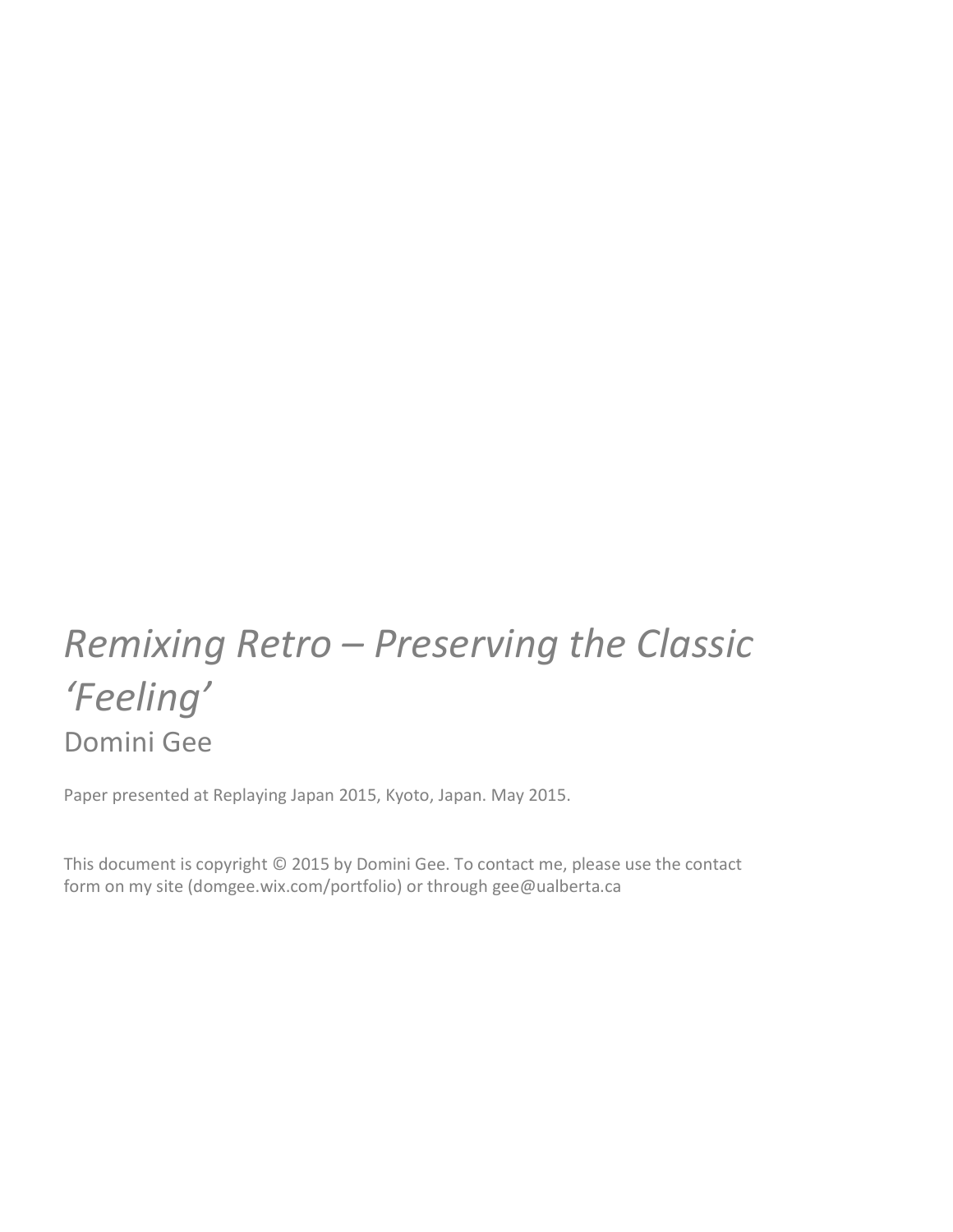Attempts to preserve retro elements or 'the classic feeling' through remixing retro elements with modern ones are not a new method. However, it is an effective preservation method. According to Newman, videogame preservation is not just about preserving hardware. It is also necessary to determine what are the most significant, qualitative aspects or properties that make a particular videogame what it is<sup>1</sup>. By doing so, we are capable of preserving a style of how videogames should look, play and feel. For example, part of the success of classic characters like Mario is how often they are reused and reimagined<sup>2</sup>. Even if you have never played the original *Mario* games, you have still likely been exposed to the franchise's most 'basic' elements.

However, while the game industry typically aims for continual innovation and reinvention<sup>3</sup>, the changing market and gaming landscape is allowing for other opportunities for remixing retro elements. One notable example includes *Mega Man 9*, which was released in 2008 – the same year as games such as *Metal Gear Solid 4* and *Resistance 2*. While *Mega Man 9* was made for modern consoles it was made in classic retro style, not only to return the series to its roots but also to give players a new story and "the classical feel"<sup>4</sup>.

According to Inafune, part of what made *Mega Man 9* possible was the rise of retrogaming and digital distribution services<sup>5</sup>. Retro style games are not only more

 <sup>1</sup> James Newman. *Best Before: Videogames, Supersession and Obsolescence.* Abington: Routledge, 2012. 122-123 <sup>2</sup>

<sup>&</sup>lt;sup>2</sup> Jaakko Suominen. "Mario's legacy and Sonic's heritage: Replays and refunds of console gaming history". *DiGRA Nordic '12: Proceedings of 2012 International DiGRA Nordic Conference,* 2012. Vol.10. Paper. 2014.<br><sup>3</sup> Newman, *Best Before: Videogames, Supersession and Obsolescence.* 9

<sup>&</sup>lt;sup>4</sup> Takeshita, Hironobu. "He Is 8-Bit: Capcom's Hironobu Takeshita Speaks". Interview by Christian Nutt. *Gamasutra*, 2008. Accessed February 1, 2015.

http://www.gamasutra.com/view/feature/132146/he\_is\_8bit\_capcoms\_hironobu\_.php<br><sup>5</sup> Keiji Inafune. . "True Blue". Interview by Chris Hoffman. *Nintendo Power (Future US)* 231 (2008): 20-22.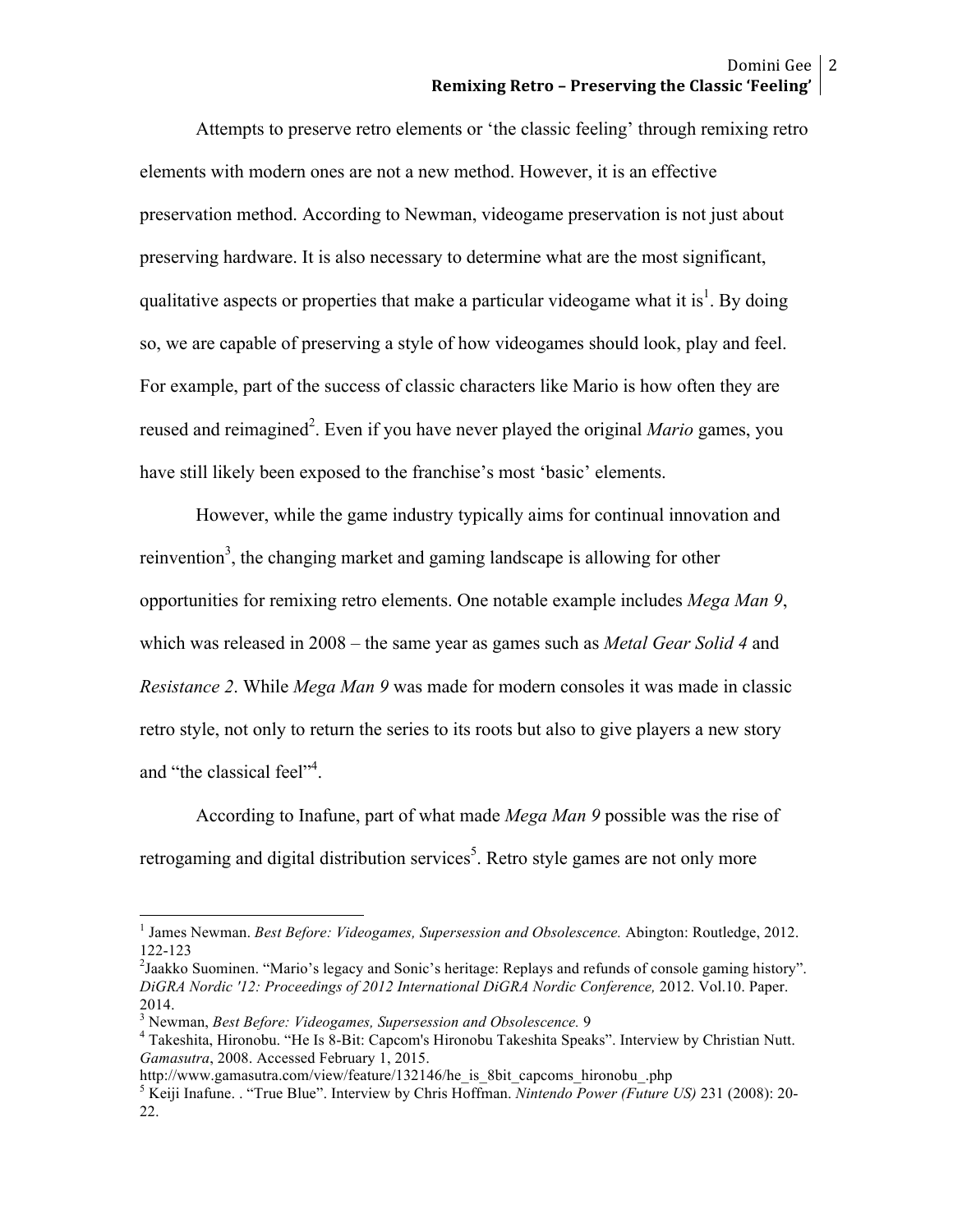readily available but it is becoming more common for newer games to intentionally invoke nostalgic elements<sup>6</sup>, such an older aesthetic style or homages to retro gameplay elements. As such, commercial and indie developers are experimenting with how best to combine modern gaming with retro elements. By studying the approaches developers have used, it is possible to study what 'feeling' they were attempting to preserve, what elements were considered essential elements, how these elements were translated, and what new meanings occur.

This paper will look at: defining what counts as retro and the role of nostalgia; some approaches developers have taken towards remixing retro elements; and limitations to meaningfully remixing retro elements, especially in terms of preservation.

## **Remixing Retro: What to Remix**

While the easy definition for a retro game is 'an old game', it's vague. Is a game retro when a certain number of years are passed? Is it when the game's hardware is no longer supported or produced? Or is it the technology, such as whether it uses 8-bit sprites or 3-D models?

Retro can be described as "an outdated style or fashion that has become fashionable again" or an attempt to consciously imitate or derive "trends, modes, fashions, or attitudes" from the past<sup>7</sup>. While games from the N64, PS2 or even Wii are technically 'old games', retro gaming more commonly draws from around the 1980s and 1990s. This could be for multiple reasons. First, commercial marketing for early generation game re-releases tend to emphasize their place as old classics, unique from

 <sup>6</sup> Robin J.S. Sloan (2014). "Videogames as Remediated Memories: Commodified Nostalgia and Hyperreality in Far Cry 3: Blood Dragon and Gone Home". *Games and Culture*. 7

Wikipedia Contributors, "Retro (disambiguation)". *Wikipedia, the Free Encyclopedia.*, accessed May 1, 2015. https://en.wikipedia.org/wiki/Retro\_(disambiguation); Wikipedia Contributors, "Retro Style". *Wikipedia, the Free Encyclopedia.*, accessed May 1, 2015. http://en.wikipedia.org/wiki/Retro\_style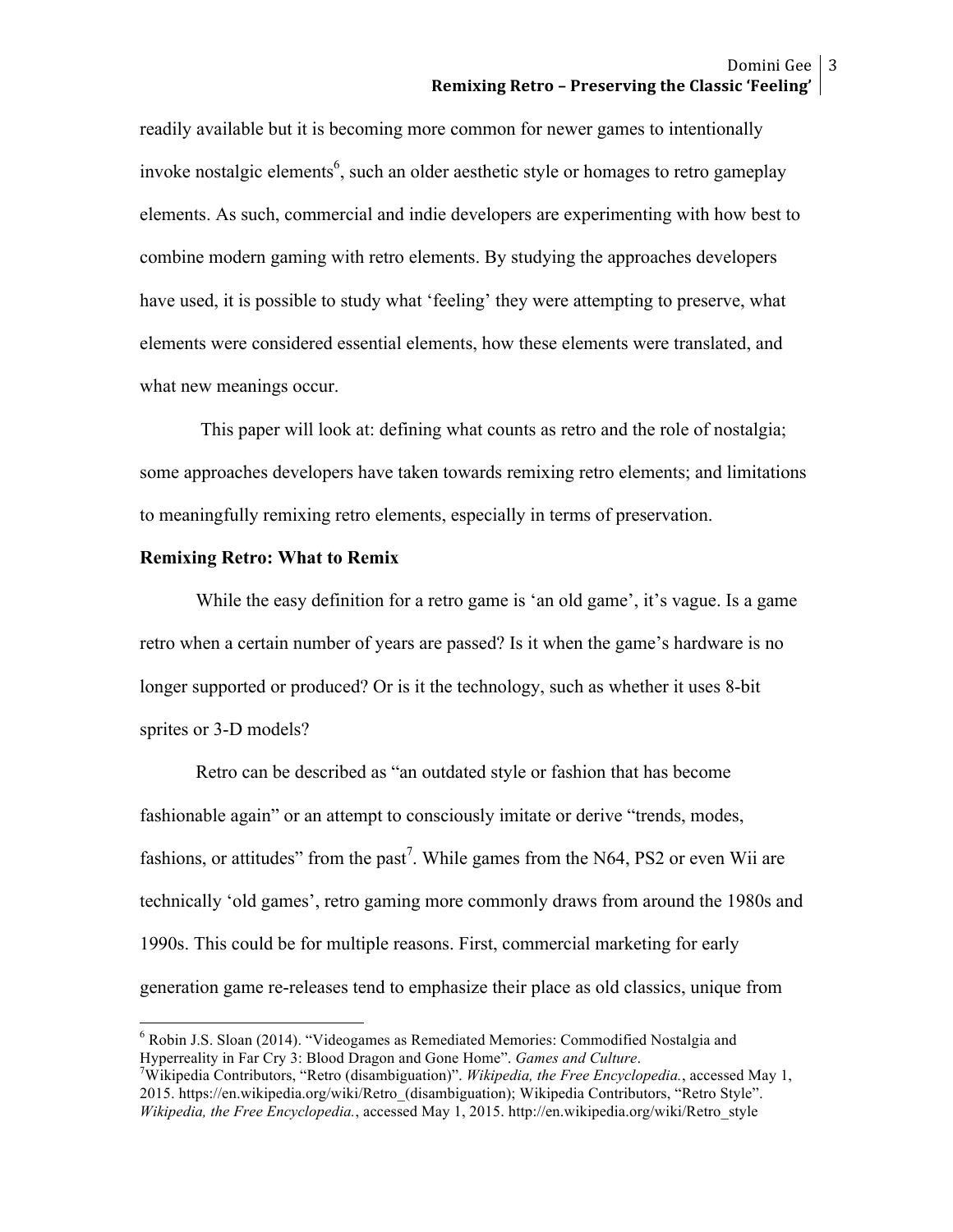modern gaming<sup>8</sup>. For example, the North American webpage for the virtual console emphasizes "rediscovering" your old favorites, playing classics you "might have missed", and making your classics better<sup>9</sup>. Second, for many older gamers, videogames and consoles from the '80s and '90s are what they grew up with, creating an association of 'old games are from when *we* were young'. Third, arguably one of the most important reasons is the associated difference between retro games and modern ones.

While modern gaming is associated with being bigger, faster, more complex, and more expensive, retro gaming is associated with simplicity, classic characters and gameplay styles, inexpensiveness, and the basics. This is not to argue that retro style is better but the fact many retro elements are absent from modern games has created strong nostalgia for this time period.

Nostalgia plays a contributive role<sup>10</sup>. More than simply recollection, nostalgia induces a feeling of "longing, absence, and sentimentality"<sup>11</sup>, creating a desire to reconnect with the past by bringing past elements into the present. On one hand, this creates a market that fulfills a growing nostalgic need for retro objects or elements. On the other, nostalgia becomes a means of passing knowledge from the past to the present. Nostalgia helps highlight what defined games and what are the most essential elements to carry over or return to.

# **Remixing retro: How to Remix**

 <sup>8</sup> David S. Heineman. "Public Memory and Gamer Identity: Retrogaming as Nostalgia". *Journal of Games Criticism*, accessed April 20, 2015. http://gamescriticism.org/articles/heineman-1-1/<br><sup>9</sup> "Wii U – Virtual Console". *Nintendo.* http://www.nintendo.com/wiiu/eshop/virtual-console<br><sup>10</sup> Laurie Taylor and Zack Whalen. *Pla* 

Vanderbilt University Press, 2008. 3.

<sup>&</sup>lt;sup>11</sup> Heineman. "Public Memory and Gamer Identity: Retrogaming as Nostalgia".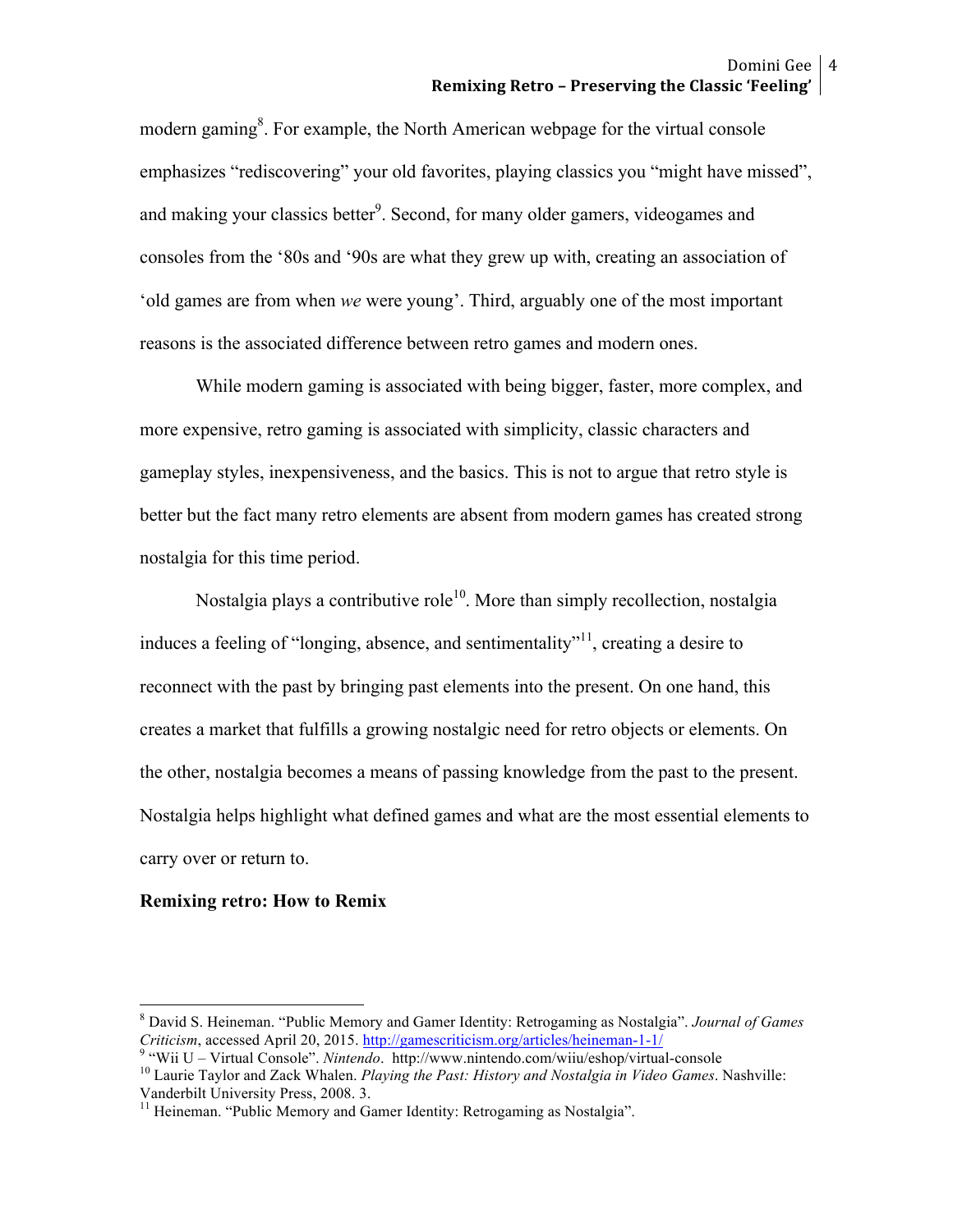The difficulty, however, is not only deciding which elements are the most essential but also how they should be used. For example, combining elements from *Duck Hunt* with *Call of Duty* may technically remix retro and modern elements but it might not necessarily be an effective one. Arguably, effectiveness depends on intention and what feeling developers wish to preserve as much as the elements themselves. For my purposes, I have broken possible remix approaches into three general areas according to prioritization of retro elements: purist, renovative, and derivative.

First, purist remixing, which usually intends to preserve retro elements to be as faithful to the past as much as possible. As I mentioned earlier, though *Mega Man 9* was made for modern consoles, it was intended to return to the spirit of the original games. As many positive reviews point out, what makes *Mega Man 9* appealing is that it not only looks like a Famicon game but it feels and plays like one. *Mega Man 9* does include some modern elements, including: longer cutscenes, optional challenges, an online leaderboard, and DLC. However, the game prioritized the original style by simplifying the audiovisuals and gameplay to reflect what would be possible on the Famicon, even taking out gameplay features that were included in later games and an option to cause screen flicker and slow down when there is too many sprites on the screen<sup>12</sup>. According to Takeshita:

> The basics of Mega Man are moving, jumping and shooting. The challenge comes from the levels themselves. There's all these obstacles inside the levels that make playing Mega Man a fun adventure game. That's what we wanted to preserve when making this game.<sup>13</sup>

 <sup>12</sup> Nick DiMola. "Mega Man 9 to Include Screen Flicker and Slowdown Options". *Nintendo World Report,*  accessed May 5, 2015. http://www.nintendoworldreport.com/news/16526/mega-man-9-to-include-screenflicker-and-slowdown-options<br><sup>13</sup> Hironobu Takeshita. "Mega Man 9: Retro revival's producer talks inspiration, robot masters, and purity".

Interview by Jeremy Parish. *1Up*, 2008. http://www.1up.com/previews/mega-man-9\_2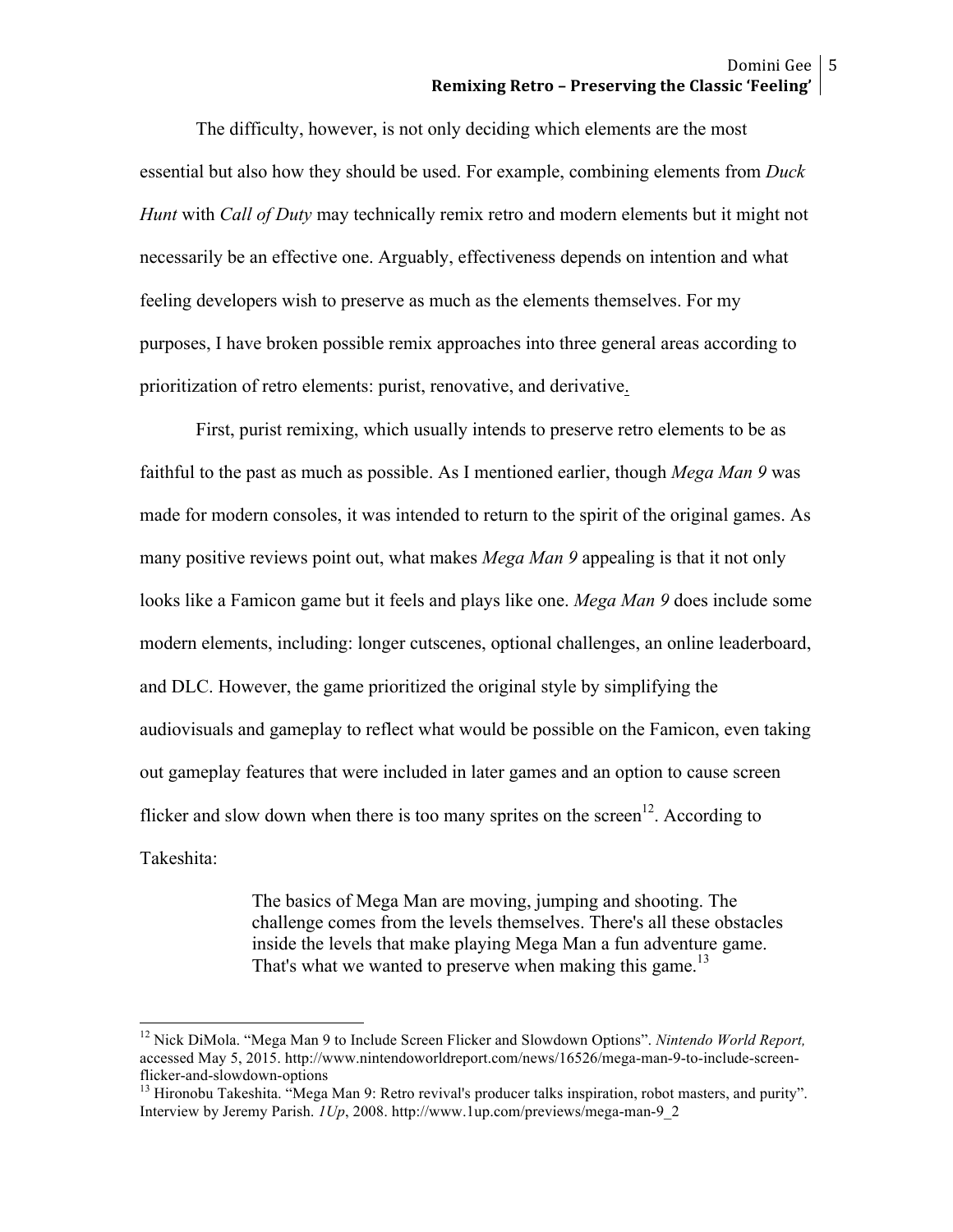# Domini Gee | 6 **Remixing Retro – Preserving the Classic 'Feeling'**

By contrast, while *Shovel Knight* also uses retro style, the creators admit they broke the Famicon's limitations for their purposes. Whereas *Mega Man* 9 attempted to accurately return to the past, *Shovel Knight* was a "rose-tinted view of an 8-bit game"<sup>14</sup> that aimed to respect the Famicon's core aesthetics and gameplay while enhancing it with modern game design and subtle technological enhancements. These breaks included using 100 times more memory, going over the 54-colour limit, and displaying more visuals onscreen at a time than the Famicon's visual output could handle. However, the creators remained faithful where they thought the Famicon's limitations created unique experiences. For example, many retro games cheated around visual limitations to support big enemy fights, resulting in a single black screen, the enemy, and the player character. *Shovel Knight* kept this presentation not out of technological constraints but because it created a "distinctive and epic feeling" in retro games.

Second, renovative remixing, which usually upgrades some elements while preserving the core retro elements. Remakes, notably, usually "take an older game that has become outdated and update it for a new platform and audience<sup>"15</sup>. This works in two ways: first, it "renews" what is considered the most essential elements; second it "erases" what is considered dated aspects<sup>16</sup>. For some remakes, this might only be a graphical one. For others, particularly when there is a huge time gap between the game's original and remake releases, the updates can pile up significantly, creating tension between retaining the original feeling and modernizing the game to match current trends.

<sup>&</sup>lt;sup>14</sup>David D'Angelo. "Breaking the NES for Shovel Knight". *Gama Sutra*, accessed April 14, 2015. http://www.gamasutra.com/blogs/DavidDAngelo/20140625/219383/Breaking the NES for Shovel Knig ht.php

<sup>&</sup>lt;sup>15</sup> Wikipedia Contributors. "Videogame Remake", *Wikipedia, the Free Encyclopedia*, accessed May 3, 2015. http://en.wikipedia.org/wiki/Video game remake

<sup>&</sup>lt;sup>16</sup> Stephen Mandilberg. "Remakes and Demakes: Logics of Repetition in Gaming". *stephenmandiber.org*, accessed April 12, 2015. http://www.stephenmandiberg.com/?p=50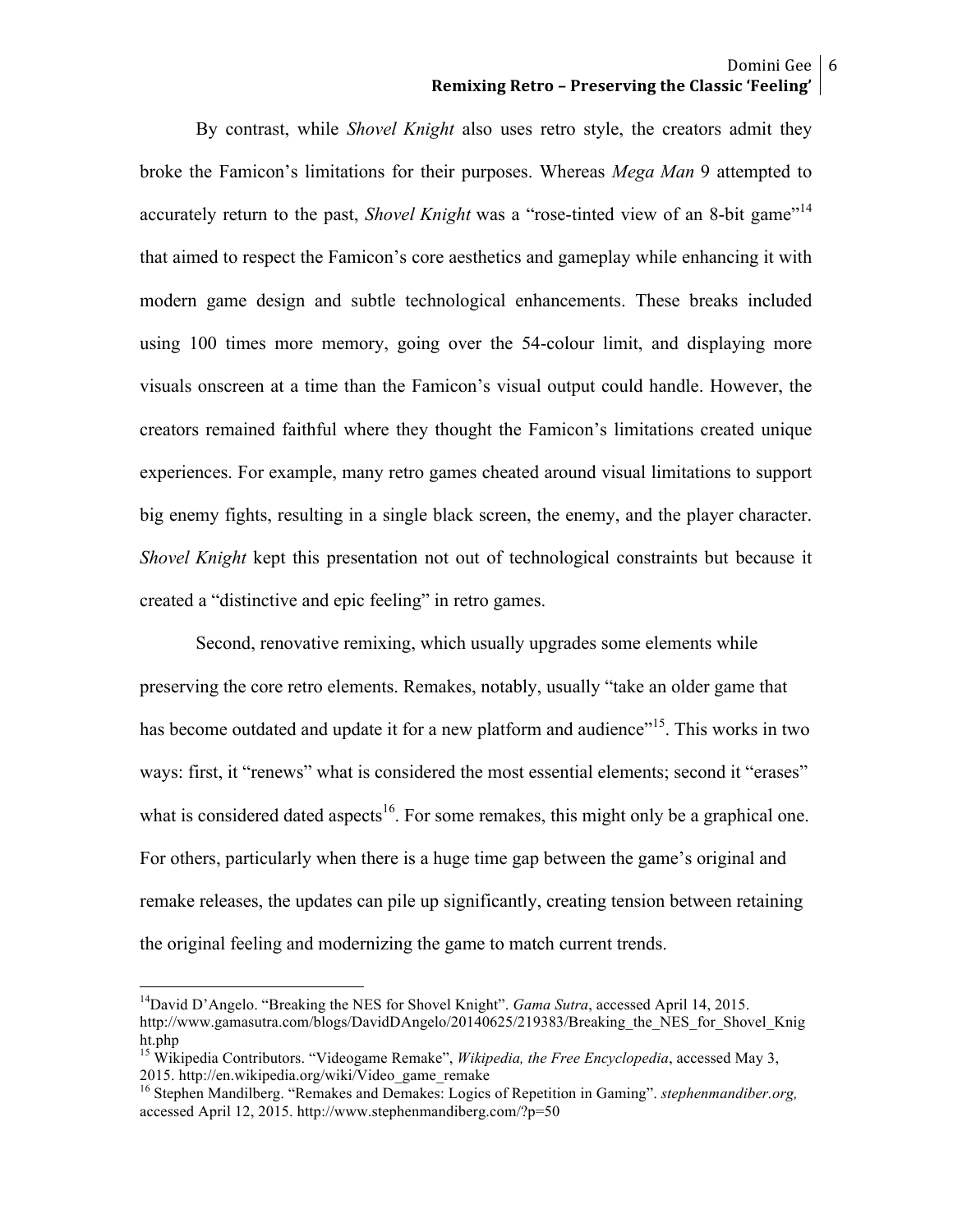For example, *Final Fantasy III* was originally made in 1990 for the Famicon and remade in 2006 for the DS. Rather than simply a graphical update, the remake was intended to be a complete overhaul that took advantage of the DSs' capabilities. While some of the updates included modern elements– such as, 3D graphics and Wi-Fi mechanics – core elements such as the main plot, the job system, and level design mostly preserved. However, numerous other elements were changed, both on the narrative and gameplay levels. On the narrative level, for example, the four formerly generic, nameless party members were given concrete names, backstories and new events to help flesh them out. On the gameplay level, though the job system remained, abilities were added, a mechanic was dropped and replaced, classes were re-balanced, and even the default class was changed from the iconic Onion Knight class. According to Tanaka, they attempted to keep both the original and new players happy. For the former, the game needed to avoid huge changes and be kept the same as much as possible. For the latter, who would be seeing the game for the first time, he says, "We didn't just want it to be like an oldfashioned game - it needed to have some new touches to It."<sup>17</sup>.

Though the remake got mostly positive reviews, others still pointed out that some of the preserved elements feel dated or simplistic compared to later games in the series. Some reviewers argued that it is to be expected in a remake of an old game and that the enhancements improve what is already there; other reviewers argue that it did not go far enough in updating the game to match current trends.

Lastly, there is derivative remixing, which usually derives inspiration from select retro elements while the core elements are new. As I stated before, this approach can be

 <sup>17</sup> Hiromichi Tanaka. "Fantasy Reborn Interview". Interview by Rob Fahey. *Eurogamer*, 2007. http://www.eurogamer.net/articles/fantasy-reborn-interview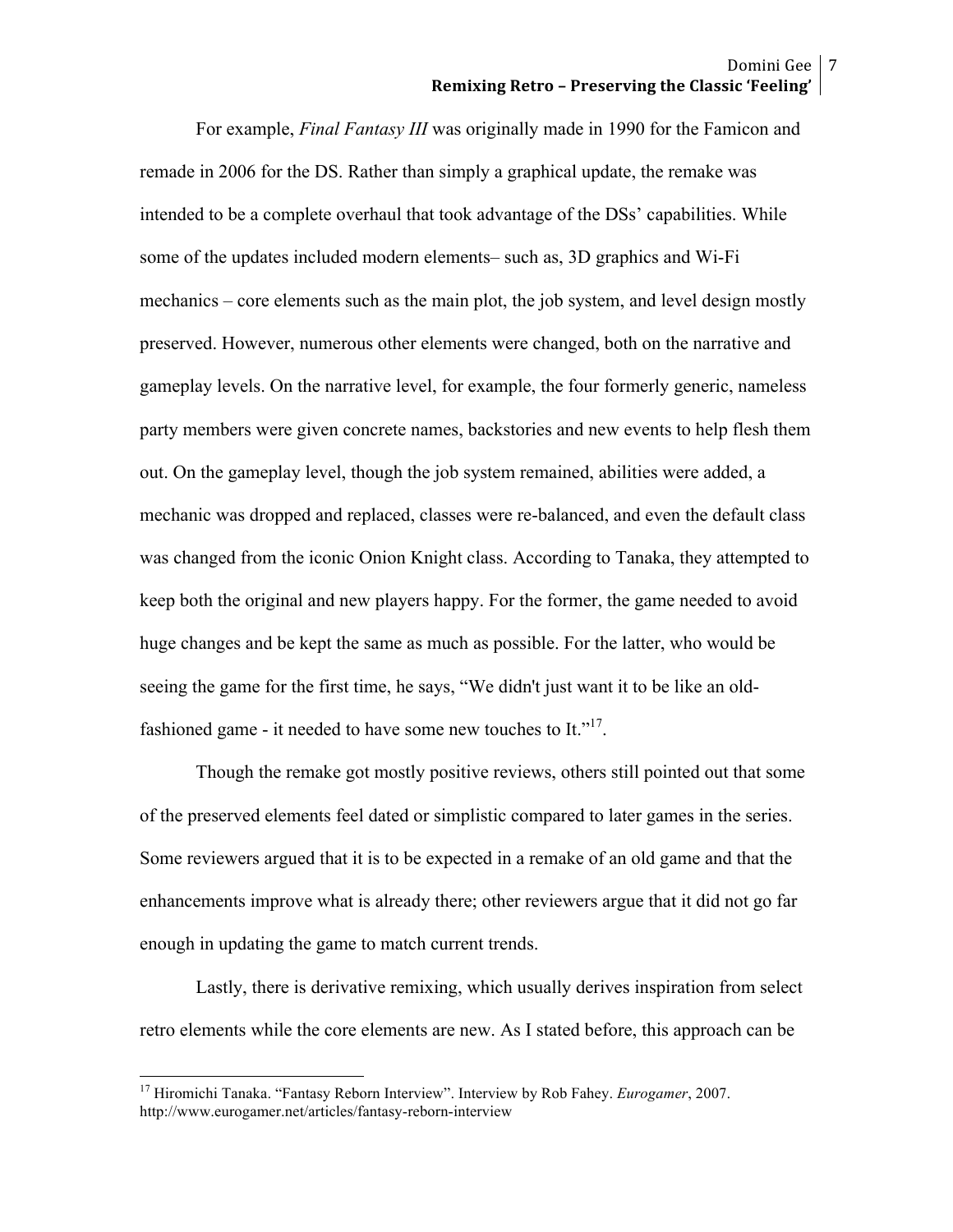seen in series like Mario but also in games that have more deliberately drawn inspiration from retro games to create something entirely new, such as Square Enix's *Bravely Default.* According to the creators, one of the main challenges was to create a new traditional RPG but not an old-fashioned or overtly nostalgia-inducing one<sup>18</sup>. Though *Bravely Default* includes nostalgic elements such as a job system, a fantasy story about crystals, and a similar battle presentation to older *Final Fantasy* games, they were also considered something modern players would enjoy. However, the game's core elements still distinguish it as a unique game.

Though the game started as a standard RPG, similar to older *Final Fantasy*, they felt for a new IP and a unique, new gameplay system they could do more. 'Bravely Default' has thematic meaning but it is also a reference to the game's take on the turn based battle system. Each turn, the player can select 'default' to defend and store brave points or 'brave' to use brave points to use another battle action. Interestingly, this was inspired from boss battles in older games, where bosses were capable of using more than one battle action. By allowing the player to do the same, it created a new, more complex system. With this and the game's other new elements, the end result is a new game that 'feels' like a classic RPG but is a unique at its core.

# **Remixing Retro: Limitations**

However, there are obvious limitations to remixing retro elements with modern ones, particularly in terms of preservation. Even if retro elements are preserved as faithfully as possible how they are perceived will inevitably change.

 18Kevin Gifford. "Bravely Default and the struggle to make a standard (but not stodgy) JRPG". *Polygon*, accessed May 3, 2015. http://www.polygon.com/2012/10/17/3517024/bravely-default-and-the-struggle-tomake-a-standard-but-not-stodgy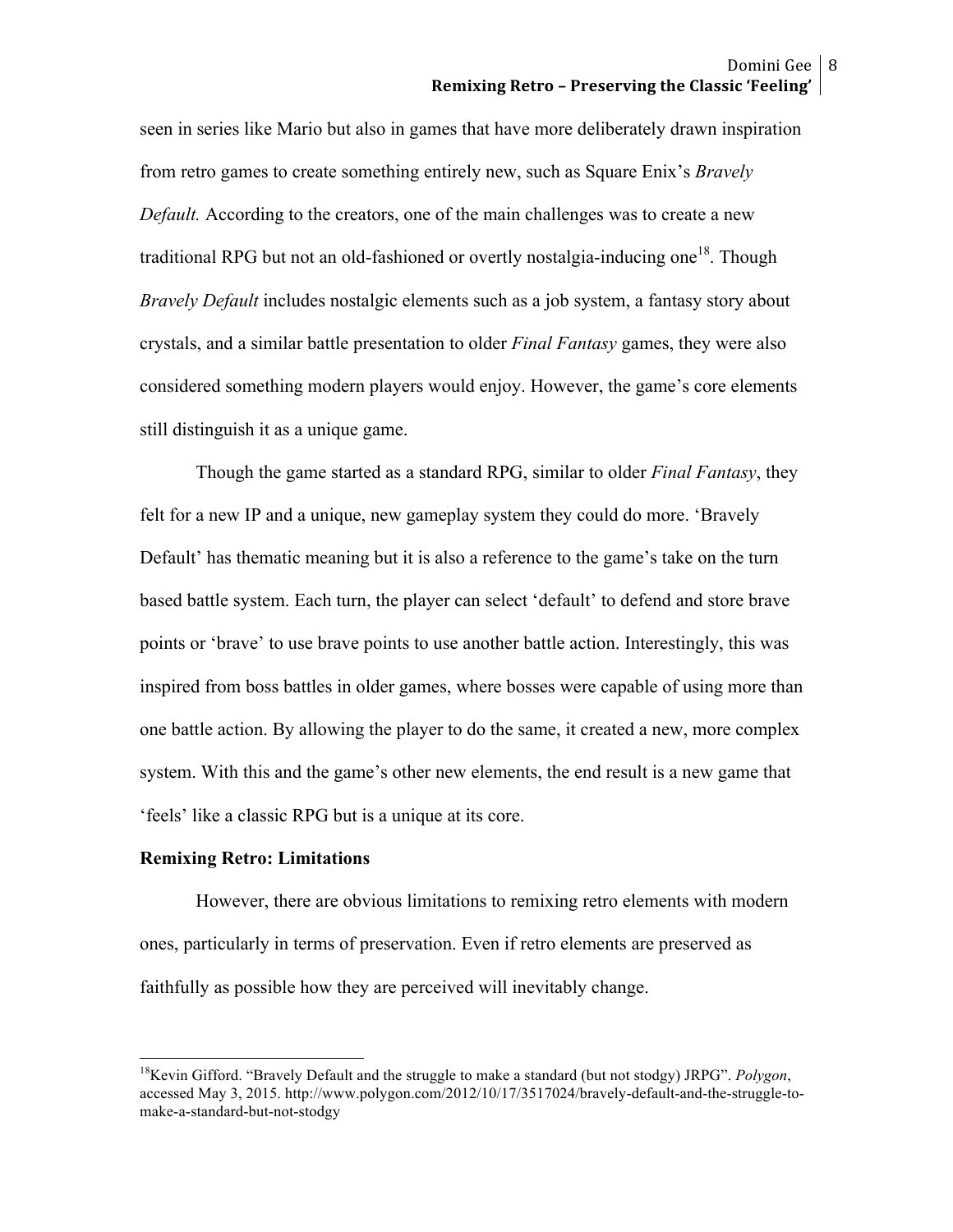For one, this is partially tied to the changing audience. While nostalgia has contributive merits, it is ultimately an individualized experience. For the current generation of older gamers, 'retro elements' may commonly mean games from the '80s and '90s right now but in ten years, retro elements may instead be games from the 2000s or later. This is not to say that newer gamers do not appreciate current retro elements or cannot become nostalgic for them but the experiences they have with retro games are different. While an older player may remember trends like high difficulties, simplicity, and the nuances behind why particular elements can be essential to the experience (such as, *Shovel Knight*'s use of big enemies on a black background), a younger gamer is likely to have experienced a whole different set of trends. To them, that will be nostalgic and what they are more likely to remix in the future.

However, change also relates to the elements themselves. Though preservation involves identifying the most essential elements of a game and carrying it over in some form, as elements age or mix with other elements, the original elements will eventually transform into something else, become dated, or fall out of use. As Heineman points out, "forging collective memories is a contentious activity, one that is as much about retaining certain elements from the past as it is about losing others."<sup>19</sup>

Arguably, for a smaller scope, such as an individual game, deciding what are the most essential elements is probably manageable. However, deciding essential elements for a larger scale, such as a complex game or an entire series, can become much more difficult.

For example, the *Final Fantasy* series is almost thirty years old and has reused, remixed, and re-released its original elements across multiple games and mediums.

<sup>&</sup>lt;sup>19</sup>Heineman . "Public Memory and Gamer Identity: Retrogaming as Nostalgia".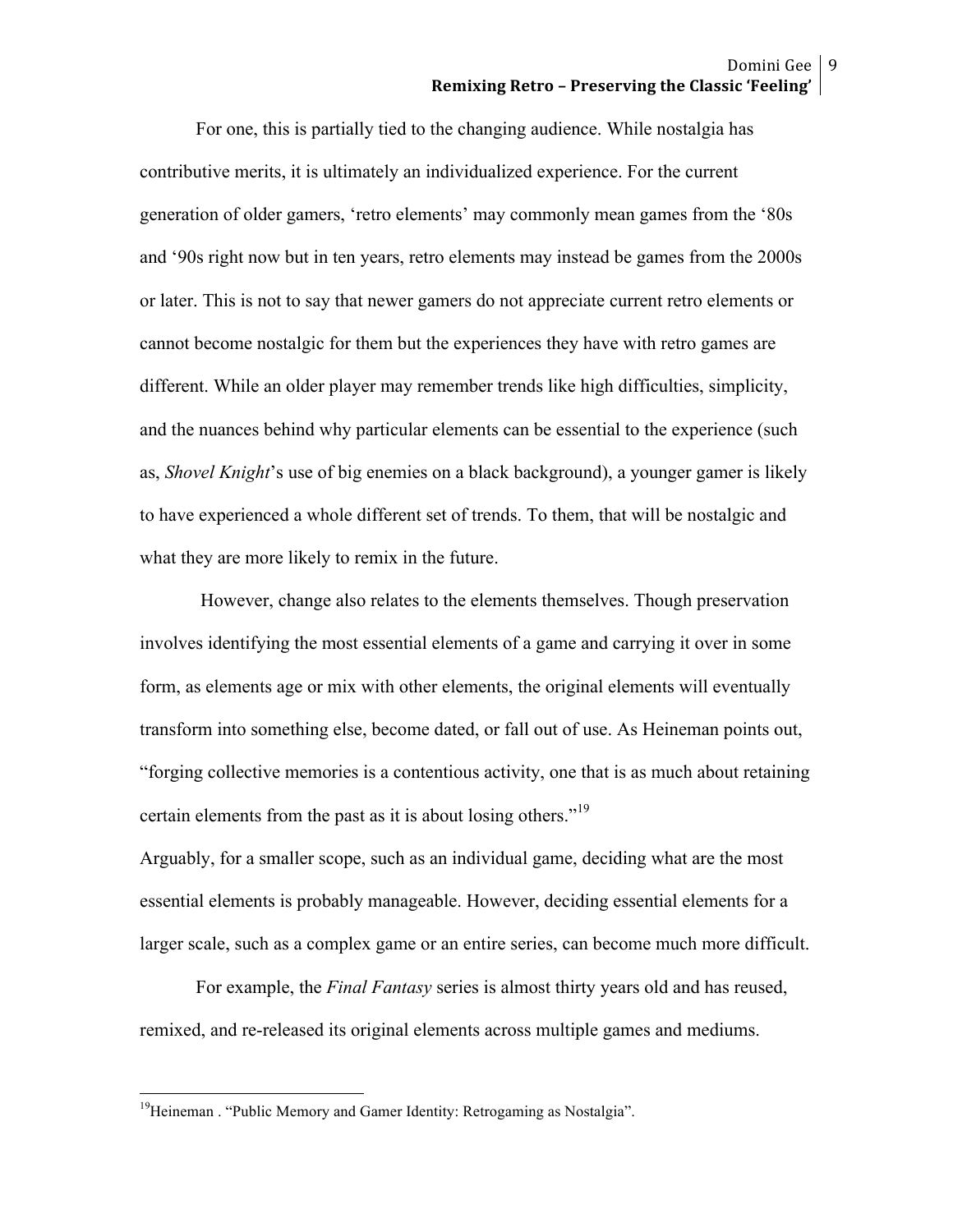Though some elements are constant, each game introduces its own set of game elements. The first *Final Fantasy* features: a medieval fantasy setting; a turn-based menu battle system; over-world and dungeon exploration; class-based ability progression; and a story about the four Light Warriors who must restore light to the four elemental orbs and save the world. By contrast, *Final Fantasy XV* features: a modern setting; a mix of free action and menu-selection gameplay; open world exploration; and a story about a prince on the run trying to defeat an invading country and recover his country's crystal.

As many would point out, *Final Fantasy XV* is hardly unique in how different it is from the original *Final Fantasy*. However, it helps demonstrate the gap that has grown between the series' past and where it is in the present. The series has cycled through so many gameplay and narrative elements, aesthetic styles, and mechanics that it makes it difficult to define what exactly makes the series what it is. As shown with *Final Fantasy III*'s remake, even elements that were considered innovations at the time have become retro elements that are remixed into other games to invoke nostalgia or to be upgraded to the latest trends.

#### **Conclusion:**

That said remixing retro elements with modern elements remains an effective means of preserving them. While retro elements have undoubtedly changed over the years, parts of the 'basics' survive even after decades after they were introduced.

Though I have not covered all approaches to remixing retro elements, these are some that have become more common with the changing game industry and rising interest in retro gaming. None of them are necessarily better than the others but they approach retro elements in diffent ways to preserve what they consider the most essential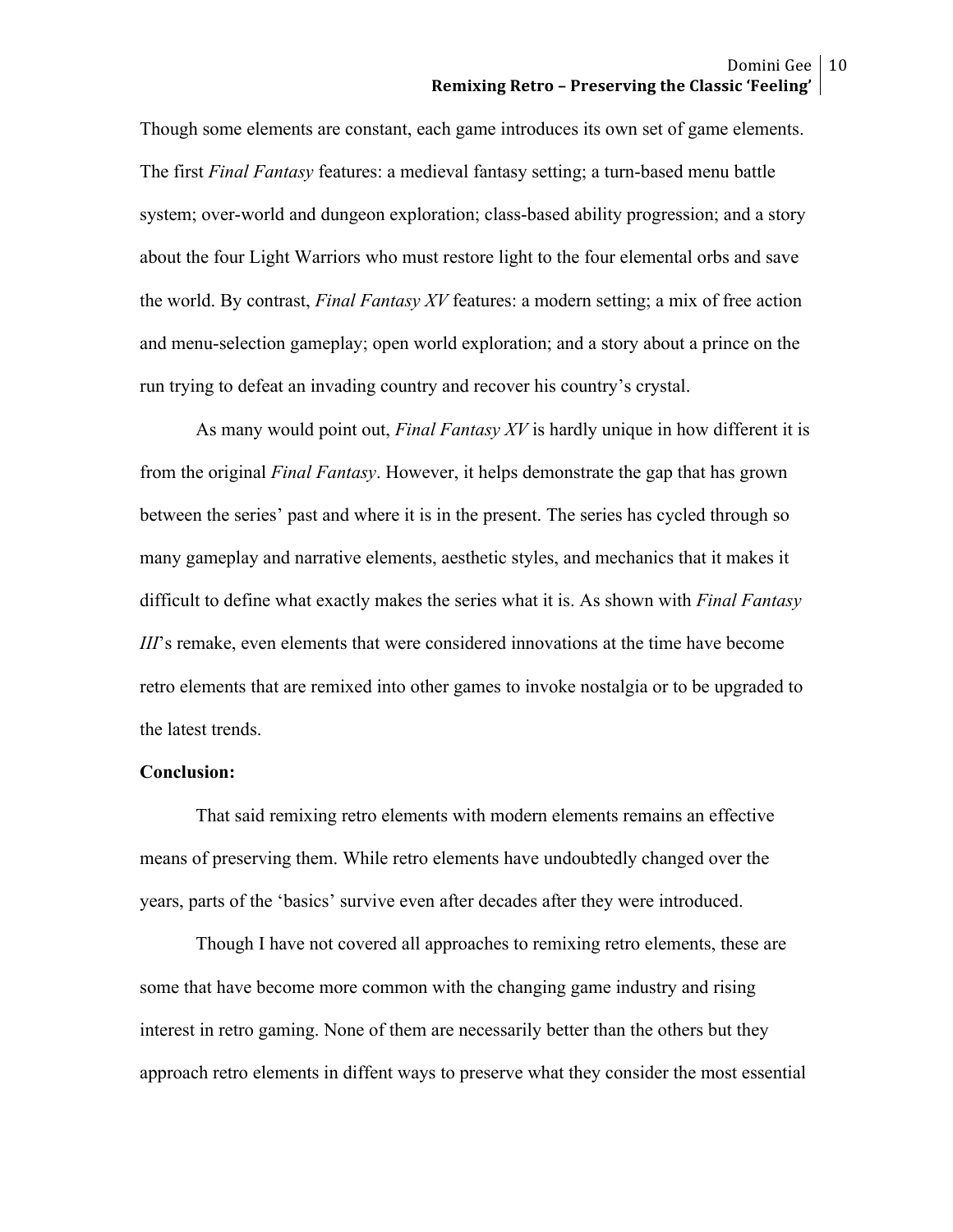elements, creating alternative ways to bring past knowledge surrounding retro games to the present.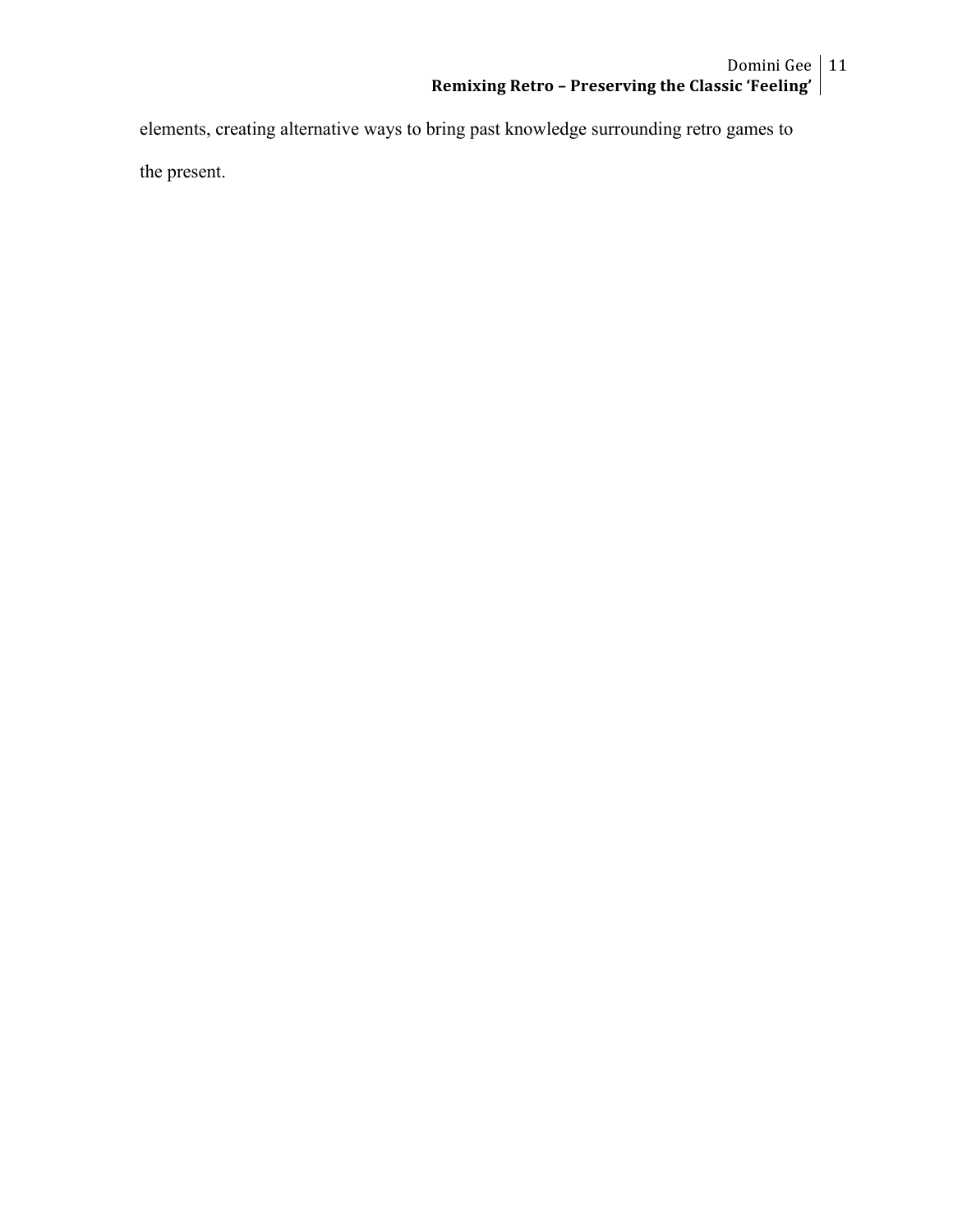# **Works Cited**

D'Angelo, David. "Breaking the NES for Shovel Knight". *Gamasutra*, accessed April 14, 2015.

http://www.gamasutra.com/blogs/DavidDAngelo/20140625/219383/Breaking the NES for Shovel Knight.php. Web.

DiMola, Nick. "Mega Man 9 to Include Screen Flicker and Slowdown Options". *Nintendo World Report,* accessed May 5, 2015. http://www.nintendoworldreport.com/news/16526/mega-man-9-to-include-screen-flickerand-slowdown-options. Web.

Gifford, Kevin. "Bravely Default and the struggle to make a standard (but not stodgy) JRPG". *Polygon*, accessed May 3, 2015. http://www.polygon.com/2012/10/17/3517024/bravely-default-and-the-struggle-to-makea-standard-but-not-stodgy. Web.

Heineman, David S. "Public Memory and Gamer Identity: Retrogaming as Nostalgia". *Journal of Games Criticism*, accessed April 20, 2015. http://gamescriticism.org/articles/heineman-1-1/. Web.

Inafune, Keiji. "True Blue". Interview by Chris Hoffman. *Nintendo Power (Future US)*  231 (2008): 20-22. Print.

Mandilberg, Stephen. "Remakes and Demakes: Logics of Repetition in Gaming". *stephenmandiber.org,* accessed April 12, 2015. http://www.stephenmandiberg.com/?p=50. Web.

Newman, James. *Best Before: Videogames, Supersession and Obsolescence,* (Abington: Routledge, 2012). Book.

Sloan, Robin J.S. "Videogames as Remediated Memories: Commodified Nostalgia and Hyperreality in Far Cry 3: Blood Dragon and Gone Home" in *Games and Culture*, 2014. Journal.

Suominen, Jaakko. "Mario's legacy and Sonic's heritage: Replays and refunds of console gaming history". *DiGRA Nordic '12: Proceedings of 2012 International DiGRA Nordic Conference,* 2012. Vol. 10. Paper. 2014. Paper.

Takeshita, Hironobu. "He Is 8-Bit: Capcom's Hironobu Takeshita Speaks". Interview by Christian Nutt. *Gamasutra*, 2008.

http://www.gamasutra.com/view/feature/132146/he\_is\_8bit\_capcoms\_hironobu\_.php. Web.